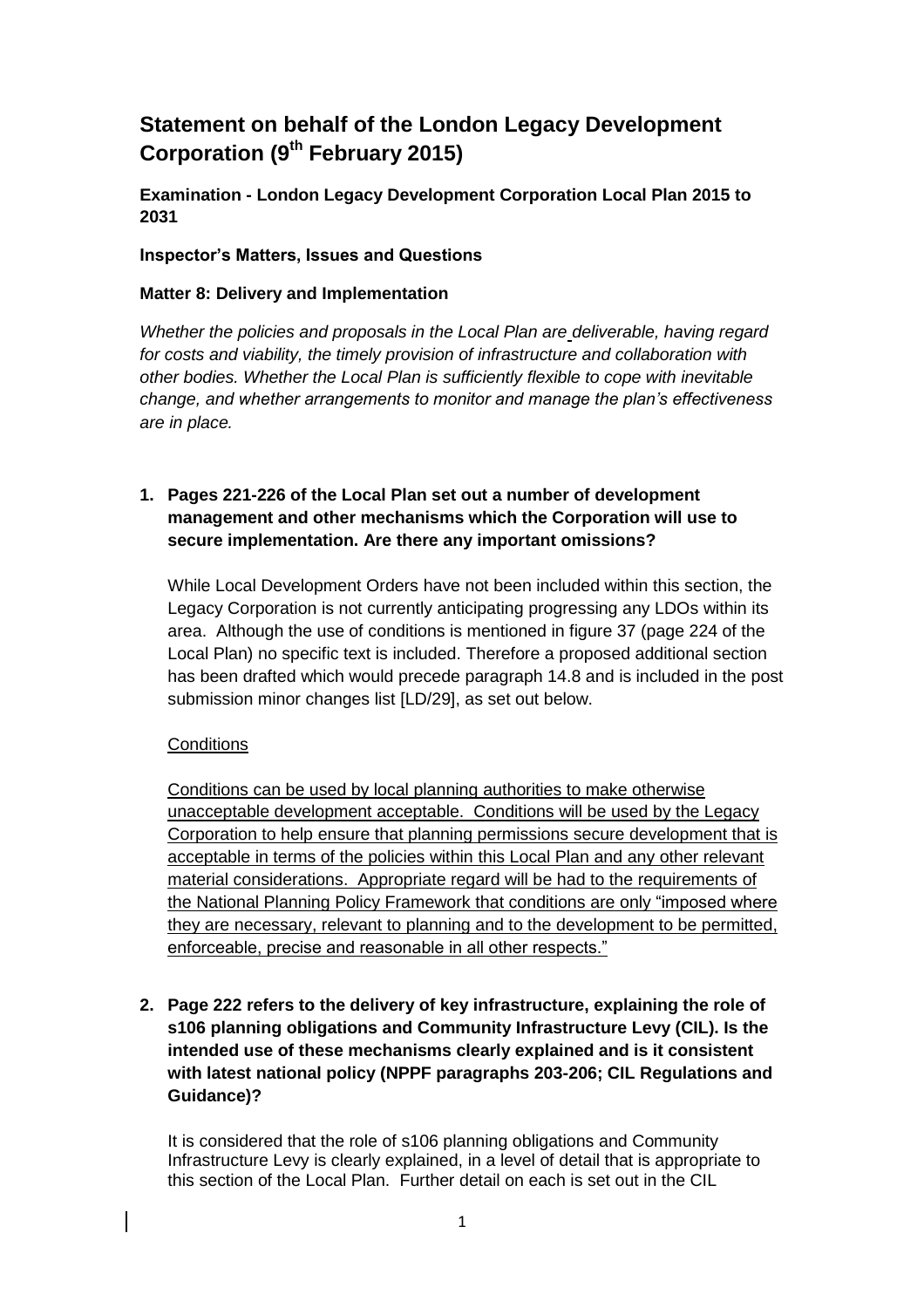Charging Schedule and the draft Planning Obligations SPD as well as policy SP.4.

# **3. Are the key performance indicators listed on Page 227 the most appropriate for monitoring the Local Plan's performance? If not, what should be added or changed?**

The Key Performance Indicators (KPI's) listed are the most appropriate for monitoring the Local Plan's performance; in combination these will give clear indications of the success of the Local Plan. They can be broadly split into three main categories:

- Area-based indicators where performance is measured cumulatively through area-wide performance over the medium to long term. Information will be derived largely from national or regional data sources but supplemented with other data when available
- Specific monitoring indicators for which information can be derived from individual planning applications
- Indicators triggered by specific measures for example, the scale, or location of an application, where information will be derived.

As shown in Section 2, the Growth Boroughs are currently both economically and socially deprived, however there is reasonable confidence that the investment and regeneration being pursued by the Legacy Corporation, the Growth Boroughs and their wider stakeholders will improve this situation and help to achieve 'convergence'. Progression towards convergence can be measured by comparing the data available at a given point in time and the baseline position prior to the adoption of the Local Plan.

By way of illustration only, the table shown in Appendix 1 to this Statement outlines the monitoring scheme that has been prepared to facilitate the detailed Local Plan monitoring process and that will be reflected in the Legacy Corporation's annual Authority Monitoring Report.

# **4. Should the Local Plan include more information as to how performance will be assessed. In particular, should it explain what level of underperformance or departure from plan targets would trigger a partial/ general review of Local Plan policies?**

The Legacy Corporation considers that the Local Plan, including amendments made to paragraphs 5.3 and 14.19 of the Local Plan within LD/26, includes sufficient information to demonstrate how performance will be assessed.

As identified within paragraph 14.19 of the Local Plan, as amended by LD/26 in relation to housing, it is likely that consistent under-delivery of the target would trigger a partial or full review. With regard to other policies, this would mean a failure to achieve the key elements of the Local Plan on a consistent basis. Key elements closely relate to the different KPIs shown within Table 10 where each KPI has its own specific monitoring criteria to identify progress. Where regular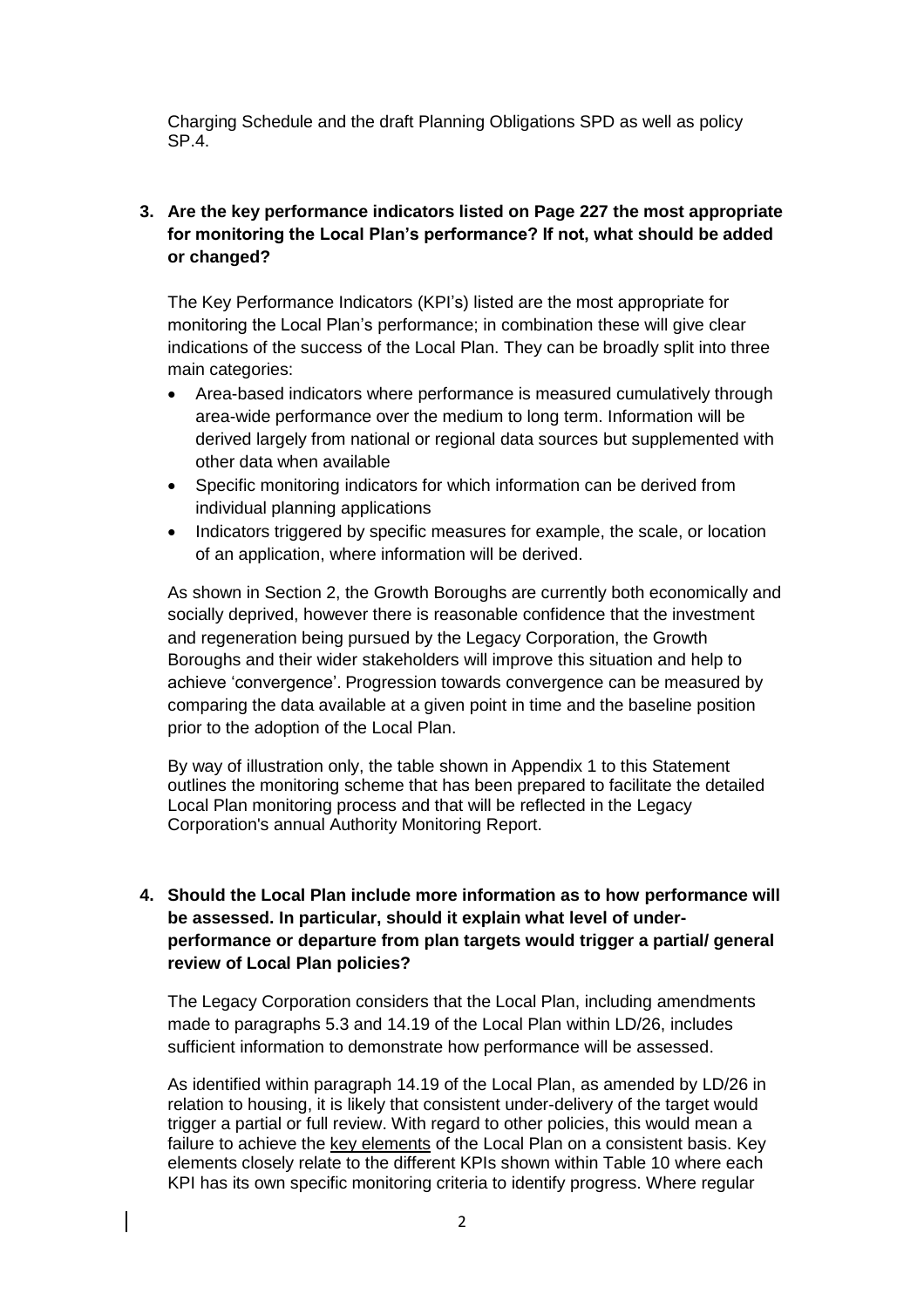monitoring shows that the KPIs are not consistently being met, measures will be introduced to trigger a full or partial plan review. This approach is appropriate as it maintains a degree of flexibility in monitoring, subject to available evidence, but also enables the Legacy Corporation to assess delivery as a the whole, rather than against each particular policy.

#### **5. LB Hackney suggested that an accommodation schedule/phasing strategy might be added. What would this look like and how might it assist?**

An example of an accommodation schedule/phasing strategy from the Hackney Wick AAP [BPP/5] is included below. The majority of this information is identified through each of the Local Plan's site allocations, i.e. site address, size, existing use, and potential use/mix of uses. Residential GFA and Non-Residential GFA will be established through the application process.

As outlined by LB Hackney below, the main purpose of the accommodation schedule/phasing strategy is to give an indication of potential growth and development levels within the Hackney Wick AAP area. Appendix 2 and Table 3 within the Local Plan perform this role within the Legacy Corporation's Local Plan.

The Legacy Corporation has taken the decision not to include estimates of residential/non-residential GFA for those allocations upon which there are no extant permissions, as the release of more detailed information at site level can affect land values. Consequent increases in land value and speculative disposals and purchases would not necessarily support optimum housing development outcomes and could compromise the Local Plan's objectives (Paragraph 21, 2013 SHLAA Methodology, GLA).

| <b>Opportunity Sites Profile: Site 9 (Off-Street Bus Stand)</b> |                                                        |  |  |  |  |  |
|-----------------------------------------------------------------|--------------------------------------------------------|--|--|--|--|--|
| <b>Site Characteristics</b>                                     |                                                        |  |  |  |  |  |
| Site Address:                                                   | 85-87 Eastway, London E9 5JA                           |  |  |  |  |  |
| Size (approx)                                                   | 970 <sup>2</sup>                                       |  |  |  |  |  |
| <b>Existing Use</b><br>TfL Off Street Bus Stand                 |                                                        |  |  |  |  |  |
| Residential GFA (sqm)                                           | 1,742                                                  |  |  |  |  |  |
| Residential (Units)                                             | <u>24</u>                                              |  |  |  |  |  |
| Non Residential GFA (sqm)                                       |                                                        |  |  |  |  |  |
| <b>Development Potential</b>                                    |                                                        |  |  |  |  |  |
| Potential Use / Mix of uses                                     | Preferred future use - Residential                     |  |  |  |  |  |
|                                                                 | Will require the relocation of the TfL bus stand to an |  |  |  |  |  |
|                                                                 | alternative site.                                      |  |  |  |  |  |

Nb: the accommodation schedule is intended to be an 'evolving' document and will be used as, and reviewed through, part of the Annual Monitoring Report to monitor the provision of new floorspace as individual applications come forward. It is important to note that as development applications come forward for opportunity sites, they are expected to meet the relevant AAP design principles and land use policies as well as the relevant character area policies detailed in Part C in the first instance. The main purpose of the Schedule is to give an indication to the Council on potential growth and development levels within the AAP area to assist with further forward planning, rather than defining acceptable proposals for sites.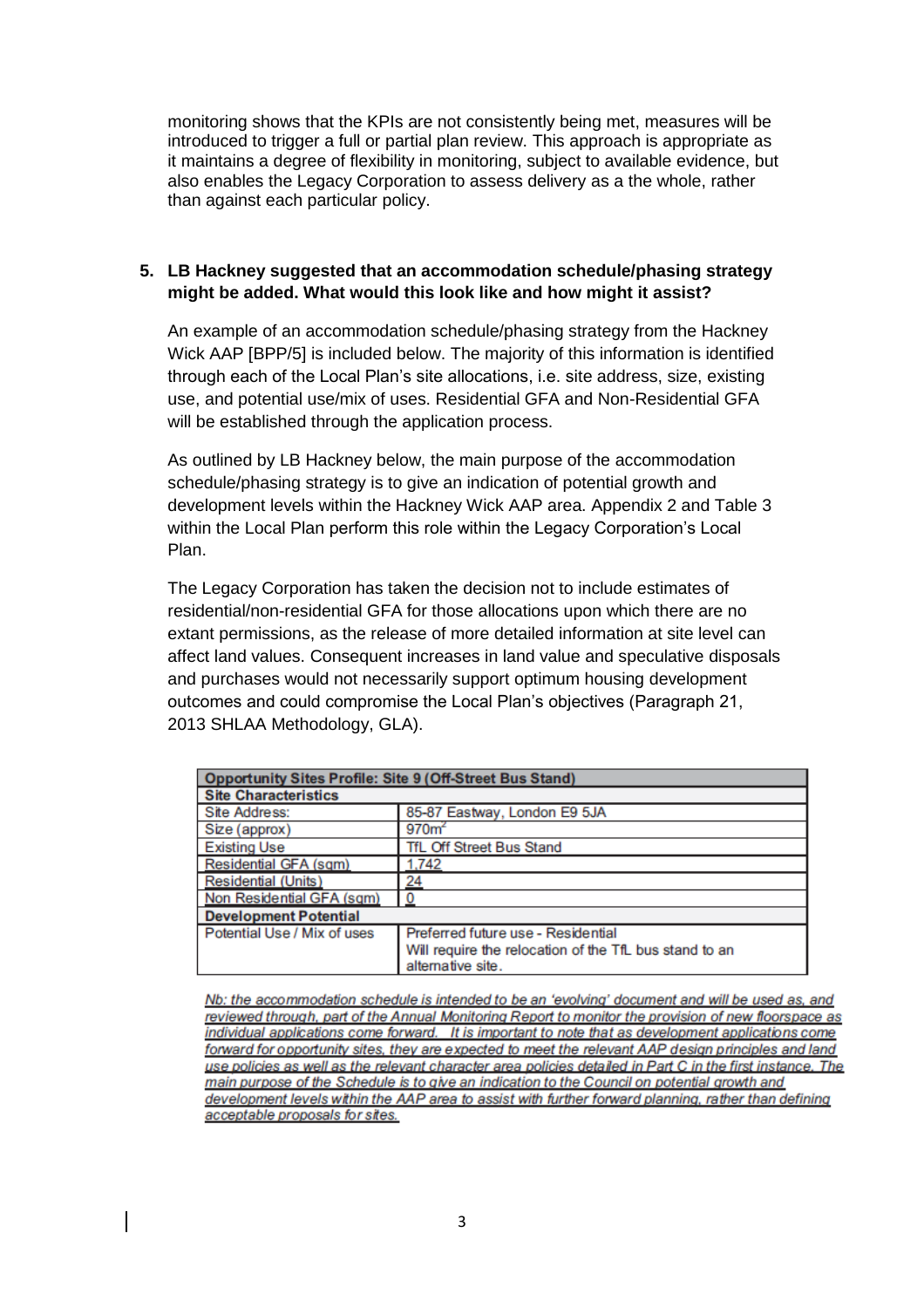**TOTAL WORDS IN THIS STATEMENT: 789 words**

 $\overline{\phantom{a}}$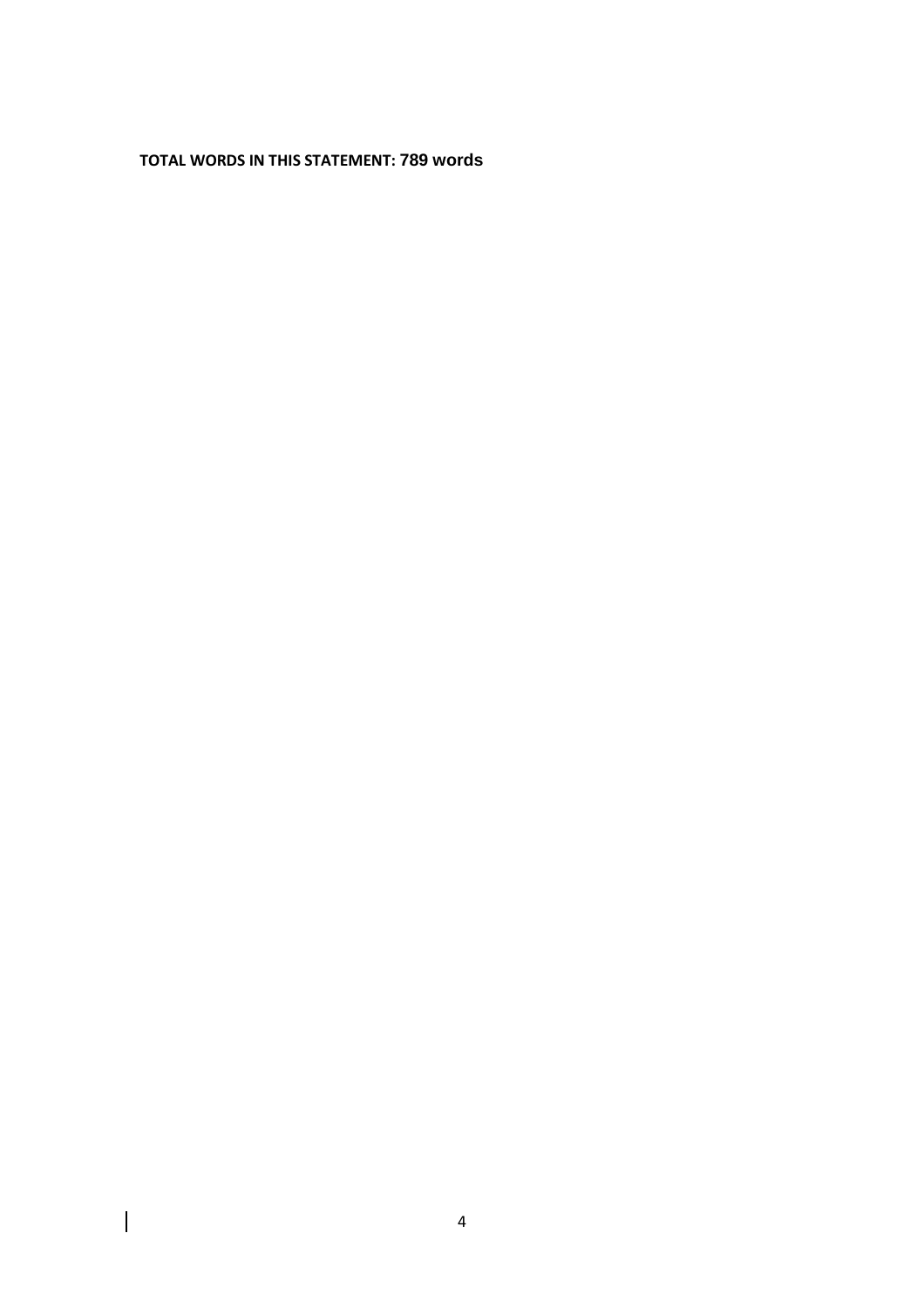| <b>Number</b>  | <b>Key Performance</b><br><b>Indicator</b> | <b>Monitoring criteria</b>                                                                                                                                                                                                                                                                                                            | <b>Relev</b><br>ant<br>object<br>ive | <b>Additional Definition of</b><br>monitoring criteria                                                                                                                                                                                                                                                                            | Source of<br>monitoring<br>information                                                                                                                                            | <b>Frequency of</b><br>monitoring      |
|----------------|--------------------------------------------|---------------------------------------------------------------------------------------------------------------------------------------------------------------------------------------------------------------------------------------------------------------------------------------------------------------------------------------|--------------------------------------|-----------------------------------------------------------------------------------------------------------------------------------------------------------------------------------------------------------------------------------------------------------------------------------------------------------------------------------|-----------------------------------------------------------------------------------------------------------------------------------------------------------------------------------|----------------------------------------|
|                | Growth in economic<br>activity             | Percentage of working-age residents in<br>$\bullet$<br>employment within the four growth boroughs<br>compared to the London average.<br>Net gain/loss in employment floorspace (B<br>Use Class) compared to 2015 baseline.<br>Number of jobs/local jobs/opportunities within<br>$\bullet$<br>employment training initiatives created. | 1                                    | http://www.ons.gov.uk/onCensus<br>s/index.html As at 2014,<br>8.9% of London's<br>population is<br>unemployed. As at 2012,<br>11.7% of the population<br>of the four Growth<br>boroughs were<br>unemployed. Figures will<br>also demonstrate youth<br>unemployment rates.<br>Recorded on each<br>specific relevant<br>permission. | <b>ONS</b><br><b>Annual Survey of Annually</b><br>Hours and<br>Earnings (ASHE)<br>Data source will<br>be the Legacy<br>Corporation<br>Planning<br>Applications<br>software system | Every 10 years<br>Annually<br>Annually |
| $\overline{2}$ | Creation of retail<br>centres              | Net gain/loss in retail and leisure floorspace<br>$\bullet$<br>(A1-5, C1 and D2 Use Classes) within the<br>identified centres.<br>Vacancy rates within the identified centres<br>$\bullet$<br>compared to the London average.                                                                                                         | $\mathbf 1$                          | Recorded on each<br>specific relevant<br>permission.<br>2014 vacancy rate within Applications                                                                                                                                                                                                                                     | Data source will<br>be the Legacy<br>Corporation<br>Planning                                                                                                                      | Annually                               |

# **Appendix A (Further information in relation to question 3)**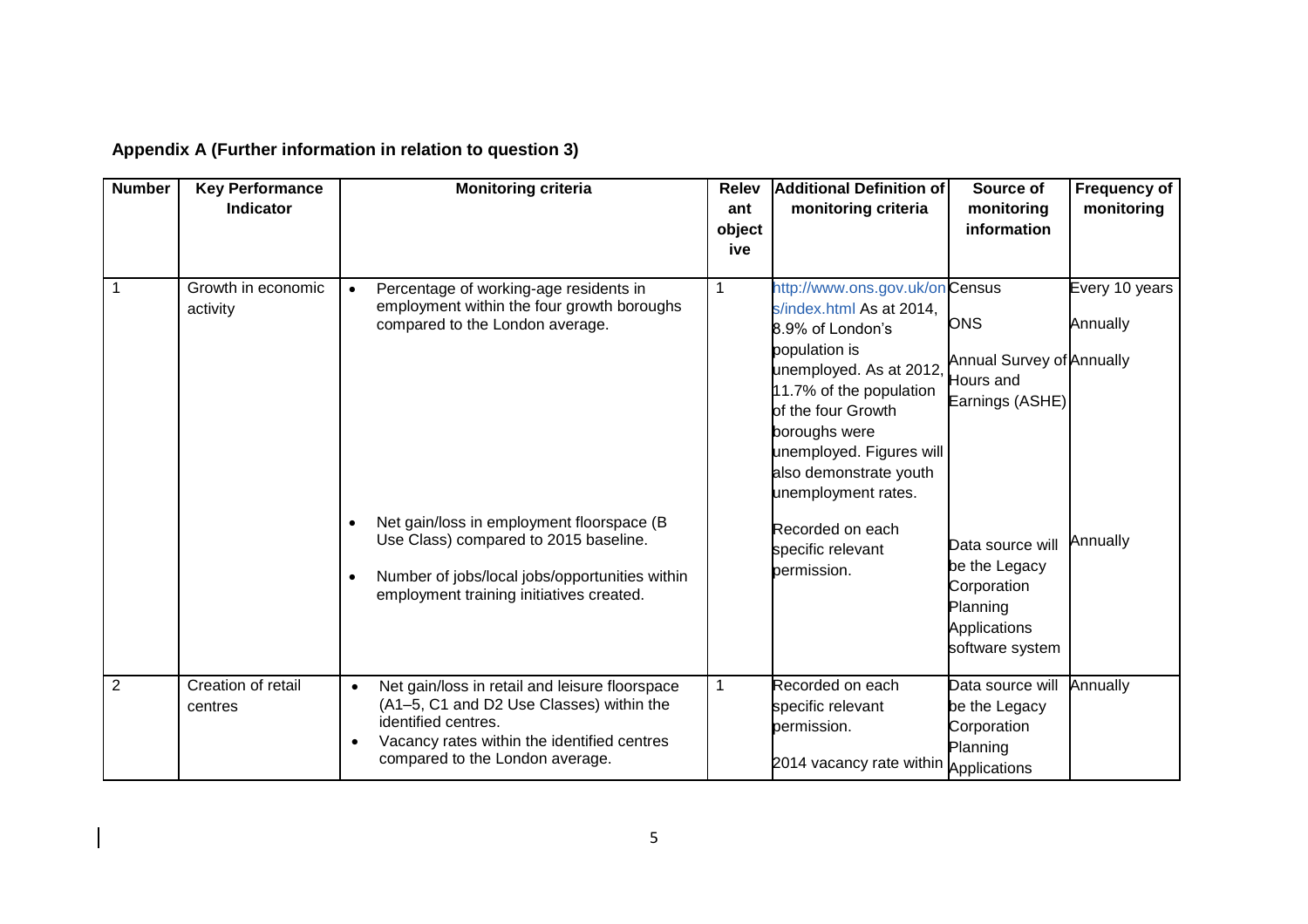| <b>Number</b> | <b>Key Performance</b><br><b>Indicator</b>             | <b>Monitoring criteria</b>                                                                                                                                                                                                                                                                                                                                                                                                                                                                                                  | <b>Relev</b><br>ant<br>object<br>ive | <b>Additional Definition of</b><br>monitoring criteria                                                          | Source of<br>monitoring<br>information                                                          | <b>Frequency of</b><br>monitoring |
|---------------|--------------------------------------------------------|-----------------------------------------------------------------------------------------------------------------------------------------------------------------------------------------------------------------------------------------------------------------------------------------------------------------------------------------------------------------------------------------------------------------------------------------------------------------------------------------------------------------------------|--------------------------------------|-----------------------------------------------------------------------------------------------------------------|-------------------------------------------------------------------------------------------------|-----------------------------------|
|               |                                                        |                                                                                                                                                                                                                                                                                                                                                                                                                                                                                                                             |                                      | ondon at 8.1%. Within<br><b>Stratford Town Centre</b><br>boundary (within LLDC<br>area) the vacancy is<br>8.0%. | software system<br>Internal<br>monitoring                                                       | Annually                          |
| 3             | Supply of housing                                      | Number of homes permitted per annum.<br>$\bullet$<br>Number of 'affordable' homes permitted per<br>$\bullet$<br>annum.<br>Number of homes completed per annum.<br>$\bullet$<br>Number of 'affordable' homes completed per<br>$\bullet$<br>annum.<br>Average number of bedrooms per unit.<br>$\bullet$<br>Number of one-, two- and three-bedroom plus<br>$\bullet$<br>units permitted per annum (% of total).<br>Amount of accommodation provided for<br>$\bullet$<br>students, older persons and gypsies and<br>travellers) | 2                                    | Recorded on each<br>specific relevant<br>permission.                                                            | Data source will<br>be the Legacy<br>Corporation<br>Planning<br>Applications<br>software system | Annually                          |
| 4             | Provision and<br>protection of<br>community facilities | Net gain/loss in community floorspace (D1<br>$\bullet$<br>Use Class).<br>Onsite community infrastructure secured<br>$\bullet$<br>through S106 Agreement as part of large-<br>scale development.                                                                                                                                                                                                                                                                                                                             | 2                                    | Data to be drawn from<br>planning applications<br>and s106 monitoring.                                          | Data source will<br>be the Legacy<br>Corporation<br>Planning<br>Applications<br>software system | Annually                          |
| 5             | Protecting heritage<br>assets and                      | No loss of heritage assets.<br>$\bullet$<br>Number of applications approved for<br>$\bullet$<br>development schemes (proposing residential                                                                                                                                                                                                                                                                                                                                                                                  | 3, 5                                 | Seeking to ascertain the<br>proportion of relevant                                                              | Data source will<br>be the Legacy                                                               | Annual                            |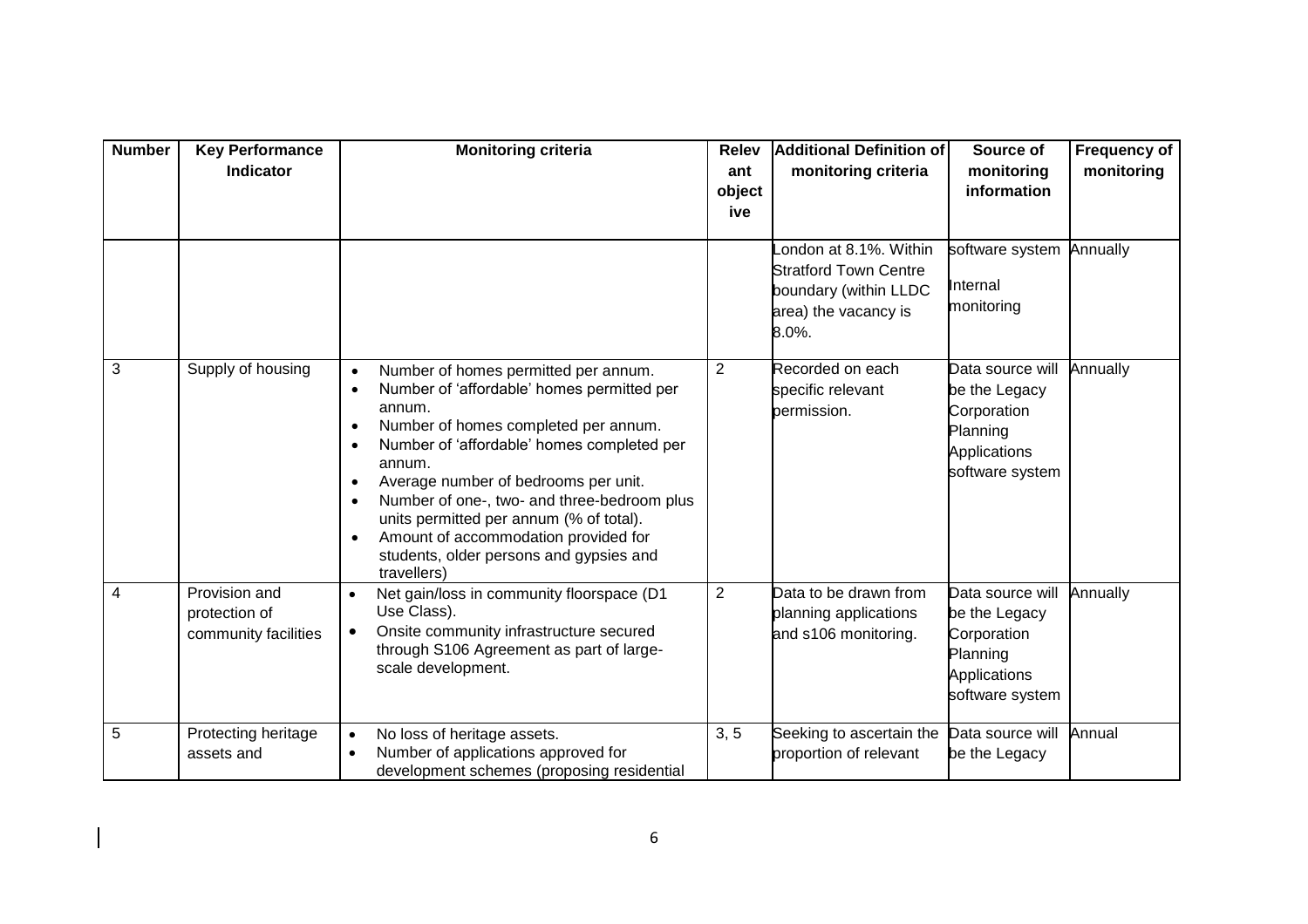| <b>Number</b> | <b>Key Performance</b><br>Indicator | <b>Monitoring criteria</b>                                                                                                                                                                                                                                                                                                                                                                                                                                                          | <b>Relev</b><br>ant<br>object<br>ive | <b>Additional Definition of</b><br>monitoring criteria                                                                                                                                                                     | Source of<br>monitoring<br>information                                                          | <b>Frequency of</b><br>monitoring |
|---------------|-------------------------------------|-------------------------------------------------------------------------------------------------------------------------------------------------------------------------------------------------------------------------------------------------------------------------------------------------------------------------------------------------------------------------------------------------------------------------------------------------------------------------------------|--------------------------------------|----------------------------------------------------------------------------------------------------------------------------------------------------------------------------------------------------------------------------|-------------------------------------------------------------------------------------------------|-----------------------------------|
|               | improving design<br>quality         | use) that meet the 'Baseline' Quality and<br>Design Standards outlined within Annex 1 of<br>the Mayor's Housing SPG, or superseding<br>guidance.<br>Number of applications approved for<br>development schemes (proposing residential<br>use) that meet the Legacy Corporation's<br>Inclusive Design Standards.<br>Number of applications approved for<br>development schemes that meet 'Site layout<br>planning for daylight and sunlight' (BRE, 2011)<br>or superseding guidance. |                                      | applications that met the<br>required standards and<br>the number of heritage<br>assets (as identified<br>within the Plan) lost<br>through development<br>proposals.                                                       | Corporation<br>Planning<br>Applications<br>software system                                      |                                   |
| 6             | Amount of open<br>space             | Quantum of open space gained or lost through<br>$\bullet$<br>development                                                                                                                                                                                                                                                                                                                                                                                                            | 3, 5                                 | This information will be<br>provided within Design<br>and Access Statements.                                                                                                                                               | Data source will<br>be the Legacy<br>Corporation<br>Planning<br>Applications<br>software system | Annual.                           |
| 7             | Protect biodiversity<br>and habitat | No net loss of SINCS.<br>$\bullet$<br>No net loss of trees<br>Number of applications approved for<br>development schemes including urban<br>greening initiatives.                                                                                                                                                                                                                                                                                                                   | 3, 5                                 | The extent of designated The Legacy<br>Sites of Importance for<br><b>Nature Conservation will</b><br>be monitored through<br>data drawn from<br>planning applications.<br>The extent of designated<br>SINC proposed on the | Corporation<br>Planning<br>Applications<br>software system.                                     | Annual                            |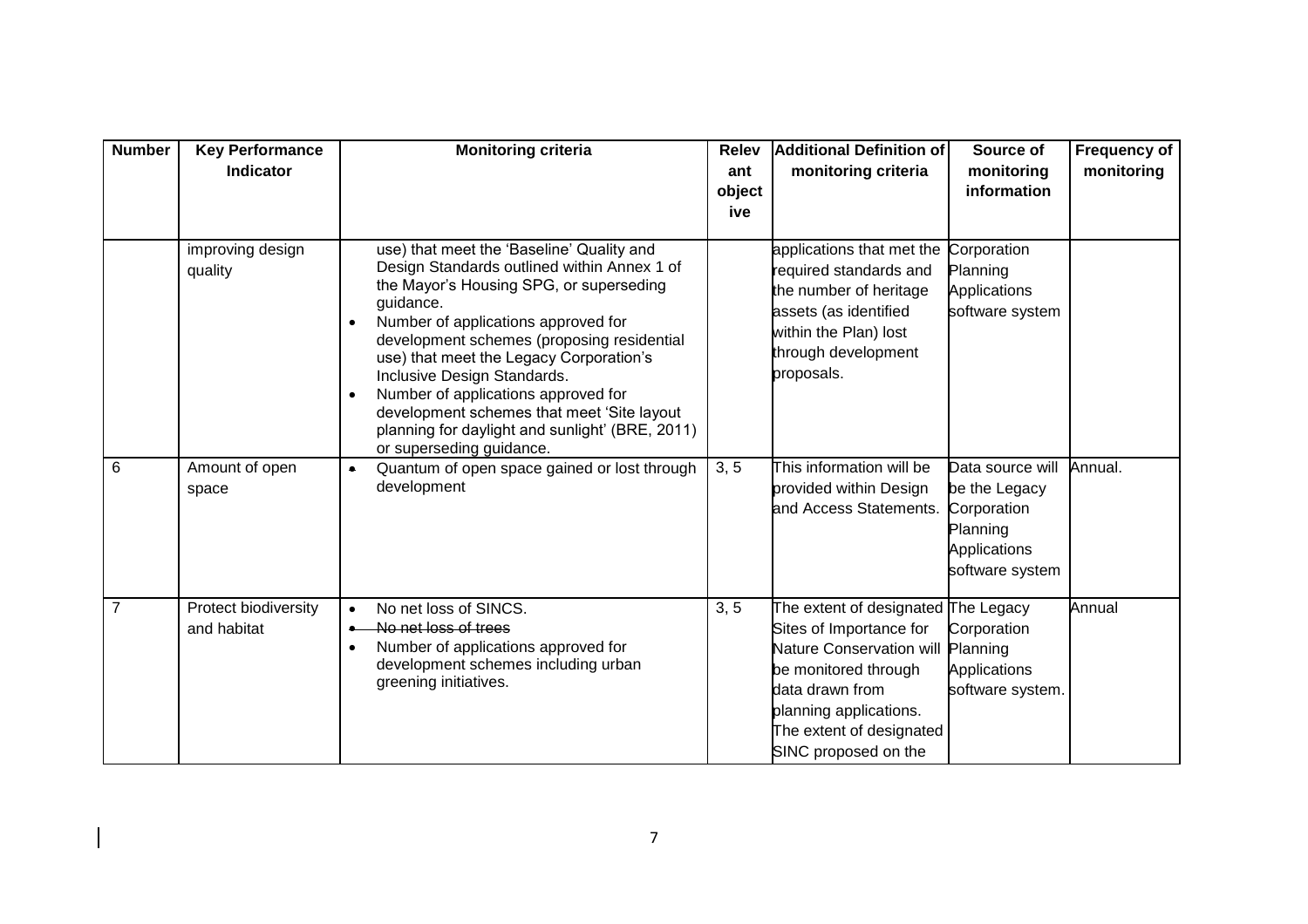| <b>Number</b> | <b>Key Performance</b><br>Indicator      | <b>Monitoring criteria</b>                                                                                                                                                          | <b>Relev</b><br>ant<br>object<br>ive | <b>Additional Definition of</b><br>monitoring criteria                                                                                                                                                                                                                                                                                   | Source of<br>monitoring<br>information | <b>Frequency of</b><br>monitoring |
|---------------|------------------------------------------|-------------------------------------------------------------------------------------------------------------------------------------------------------------------------------------|--------------------------------------|------------------------------------------------------------------------------------------------------------------------------------------------------------------------------------------------------------------------------------------------------------------------------------------------------------------------------------------|----------------------------------------|-----------------------------------|
|               |                                          |                                                                                                                                                                                     |                                      | ocal Plan Proposals<br>Map at the point of<br>adoption will be<br>measured against the<br>net amount of SINC on<br>an annual basis.                                                                                                                                                                                                      |                                        |                                   |
|               |                                          |                                                                                                                                                                                     |                                      | The number of<br>applications approved for<br>development schemes<br>including urban greening<br>initiatives will be<br>recorded by identifying<br>the total number of<br>planning permissions<br>that secure urban<br>greening initiatives. This<br>will be identified using<br>planning applicants<br>Design and Access<br>Statements. |                                        |                                   |
| 8             | Improving the<br>waterway<br>environment | Number of applications approved for major<br>$\bullet$<br>development schemes next to the waterways<br>including measures to improve the<br>environment of the Blue Ribbon Network. | 3, 5                                 | This will be recorded by<br>identifying the number of Corporation<br>applications approved for Planning<br>major development                                                                                                                                                                                                             | Legacy<br>Applications                 | Annual                            |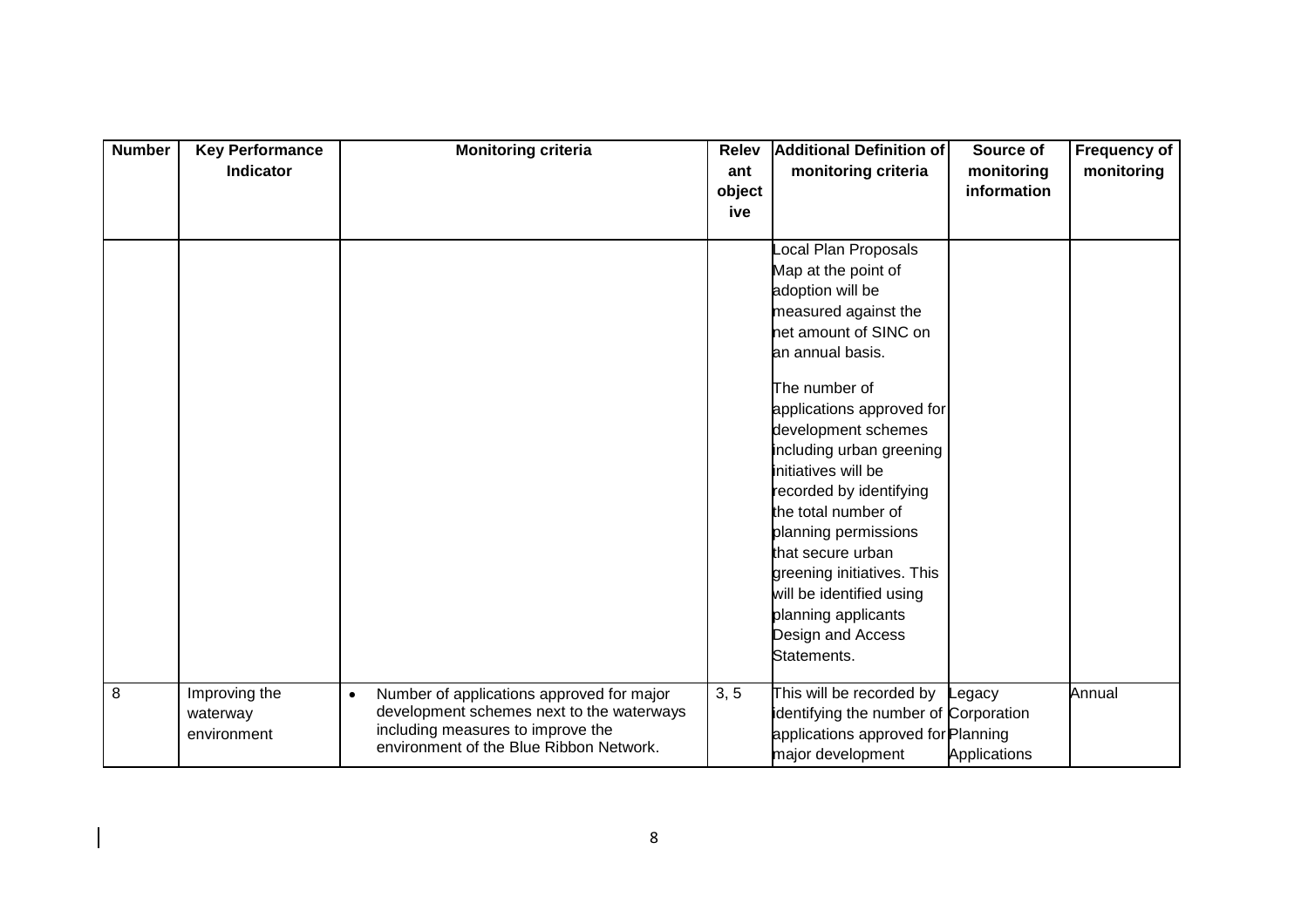| <b>Number</b> | <b>Key Performance</b><br>Indicator                | <b>Monitoring criteria</b>                                                                            | <b>Relev</b><br>ant<br>object<br>ive | <b>Additional Definition of</b><br>monitoring criteria                                                                                                                                 | Source of<br>monitoring<br>information                               | <b>Frequency of</b><br>monitoring |
|---------------|----------------------------------------------------|-------------------------------------------------------------------------------------------------------|--------------------------------------|----------------------------------------------------------------------------------------------------------------------------------------------------------------------------------------|----------------------------------------------------------------------|-----------------------------------|
|               |                                                    |                                                                                                       |                                      | schemes including<br>measures to improve the<br>environment of the Blue<br>Ribbon Network on<br>planning applicants<br>Design and Access<br>Statements and through<br>s106 monitoring. | software system                                                      |                                   |
| 9             | Managing transport<br>impacts                      | Number of Green Travel Plans entered into<br>$\bullet$<br>through either condition or S106 Agreement. | 4, 5                                 | Data to be drawn from<br>planning applications<br>and s106 monitoring.                                                                                                                 | egacy<br>Corporation<br>Planning<br>Applications<br>software system  | Annual                            |
| 10            | Reducing car use                                   | Number of car club spaces approved.<br>$\bullet$                                                      | 4, 5                                 | Data to be drawn from<br>planning applications<br>and s106 monitoring.                                                                                                                 | egacy<br>Corporation<br>Planning<br>Applications<br>software system  | Annual                            |
| 11            | Delivering electric-<br>charging<br>infrastructure | Number of electric-charging points approved.<br>$\bullet$                                             | 4, 5                                 | Data to be drawn from<br>planning applications<br>and s106 monitoring.                                                                                                                 | _egacy<br>Corporation<br>Planning<br>Applications<br>software system | Annual                            |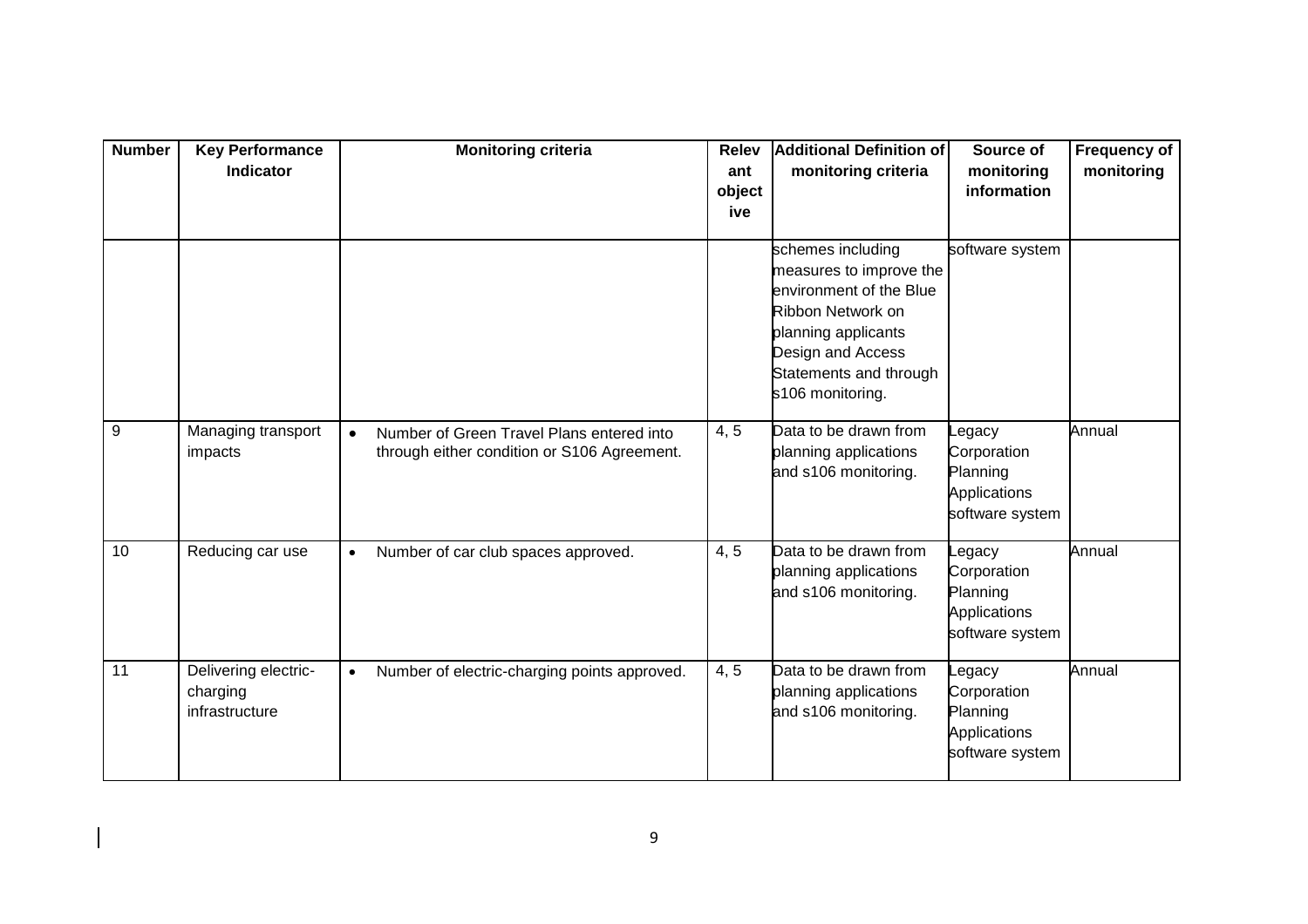| <b>Number</b> | <b>Key Performance</b><br><b>Indicator</b> | Monitoring criteria                                                                                                                                  | <b>Relev</b><br>ant<br>object<br>ive | <b>Additional Definition of</b><br>monitoring criteria                                                                                                                                                        | Source of<br>monitoring<br>information                              | <b>Frequency of</b><br>monitoring                                                        |
|---------------|--------------------------------------------|------------------------------------------------------------------------------------------------------------------------------------------------------|--------------------------------------|---------------------------------------------------------------------------------------------------------------------------------------------------------------------------------------------------------------|---------------------------------------------------------------------|------------------------------------------------------------------------------------------|
| 12            | Car parking<br>provision                   | Number of applications approved for car-free<br>$\bullet$<br>or car-capped development schemes.<br>Net gain/loss of car parking spaces.<br>$\bullet$ | 4, 5                                 | Data to be drawn from<br>planning applications<br>and s106 monitoring.                                                                                                                                        | egacy<br>Corporation<br>Planning<br>Applications<br>software system | Annual                                                                                   |
| 13            | Cycle parking<br>provision                 | Net gain/loss of cycle parking spaces.<br>$\bullet$                                                                                                  | 4, 5                                 | Data to be drawn from<br>planning applications<br>and s106 monitoring.                                                                                                                                        | egacy<br>Corporation<br>Planning<br>Applications<br>software system | Annual                                                                                   |
| 14            | Delivering transport<br>infrastructure     | Infrastructure provided on site as part of<br>$\bullet$<br>development - eg new junctions, new cycle<br>paths, new footpaths.                        | 4, 5                                 | Data to be drawn from<br>planning applications<br>and s106 monitoring.                                                                                                                                        | egacy<br>Corporation<br>Planning<br>Applications<br>software system | Annual                                                                                   |
| 15            | Improvements in<br><b>IMD</b>              | Changes in Indices of Multiple Deprivation<br>$\bullet$<br>within Wards that fall within the Legacy<br>Corporation area.                             | 1, 2, 4,<br>5                        | Indices of Deprivation<br>2010 for each LLDC ward Deprivation<br>Change in Ward IMD<br>Score. Baseline for Data<br>will be most recent at<br>December 2015.<br>http://data.london.gov.u<br>k/dataset/indices- | Indices of<br>2010, London<br>Data Store                            | Review data<br>annually and<br>report on any<br>change where<br>data has been<br>updated |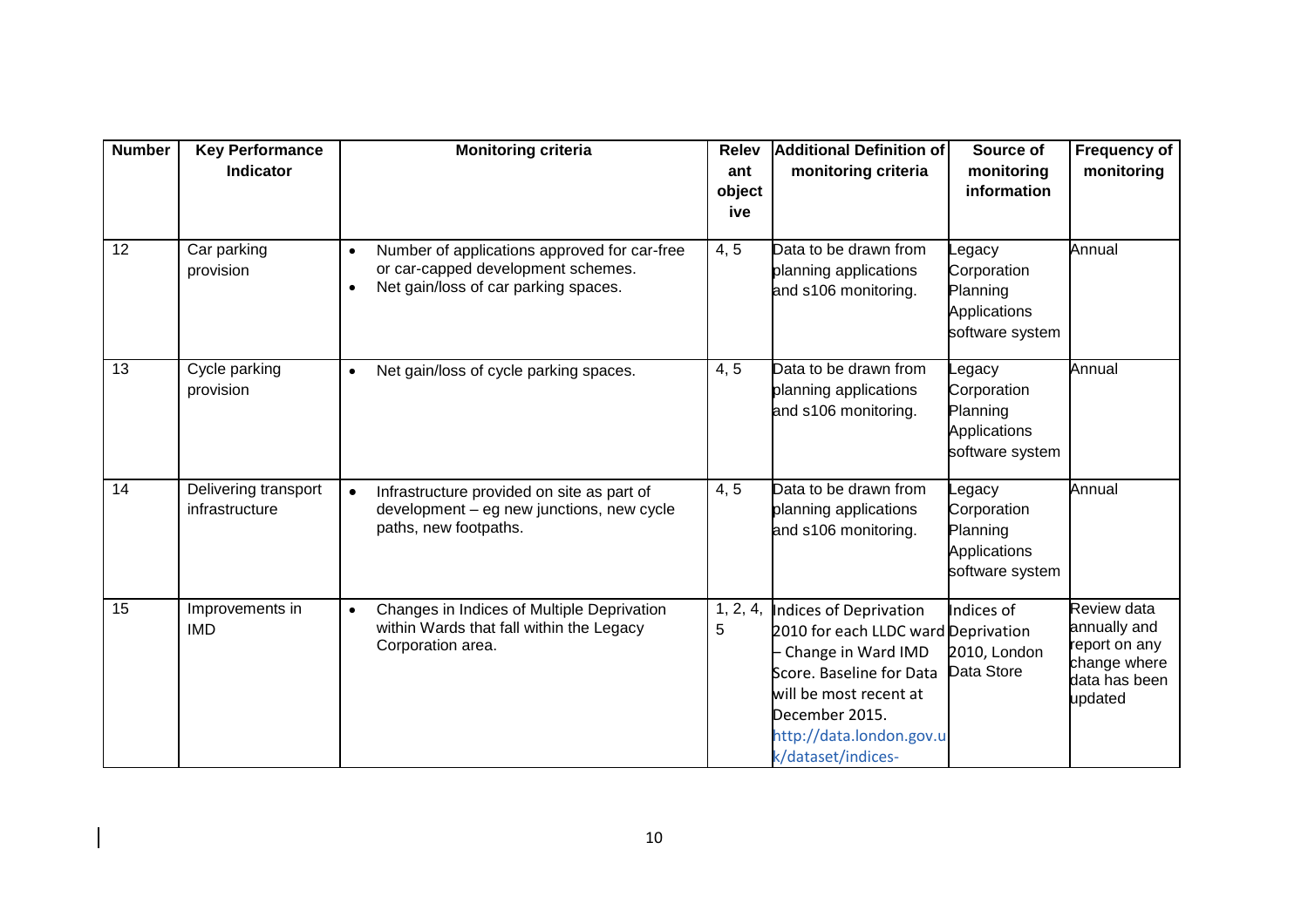| <b>Number</b> | <b>Key Performance</b><br><b>Indicator</b> | <b>Monitoring criteria</b>                                                                                               | <b>Relev</b><br>ant<br>object<br>ive | Additional Definition of<br>monitoring criteria                                                                                                                                                                                                                                      | Source of<br>monitoring<br>information                                                                                                | Frequency of<br>monitoring                                                                |
|---------------|--------------------------------------------|--------------------------------------------------------------------------------------------------------------------------|--------------------------------------|--------------------------------------------------------------------------------------------------------------------------------------------------------------------------------------------------------------------------------------------------------------------------------------|---------------------------------------------------------------------------------------------------------------------------------------|-------------------------------------------------------------------------------------------|
|               |                                            |                                                                                                                          |                                      | deprivation-2010                                                                                                                                                                                                                                                                     |                                                                                                                                       |                                                                                           |
| 16            | Improvements in<br>health                  | Changes in health indicators for residents<br>$\bullet$<br>within Wards that fall within the Legacy<br>Corporation area. | 2, 3, 5                              | LDC Ward Wellbeing<br><b>Scores</b><br>http://data.london.gov.uk<br>dataset/subjective-<br>personal-well-being-<br>borough                                                                                                                                                           | London Ward<br><b>Wellbeing Score</b><br>/(London Data<br>Store)                                                                      | Most recently<br>available<br>annual score<br>and any<br>change from<br>previous.         |
|               |                                            |                                                                                                                          |                                      | life expectancy at birth<br>and age 65 by sex for<br>LLDC wards. (Baseline -<br>Life expectancy at birth<br>and age 65 by sex and<br>ward, London borough,<br>region, 1999/03 -<br>2008/12).<br>http://data.london.gov.uk/store<br>dataset/life-expectancy-<br>birth-and-age-65-ward | Life expectancy<br>at birth and age<br>65 by sex and<br>ward, London<br>borough, region,<br>1999/03 -<br>2008/12) from<br>London Data | Review data<br>annually and<br>report on any<br>change where<br>data has been<br>updated  |
|               |                                            |                                                                                                                          |                                      | <b>Physically Active</b><br>Children, Borough:<br>Percentage of school<br>children who spend a<br>minimum of two hours<br>each week on high<br>quality Physical<br><b>Education and school</b>                                                                                       | London Data<br>Store (ONS)                                                                                                            | Review data<br>annually and<br>report on any<br>change where<br>data has been<br>updated. |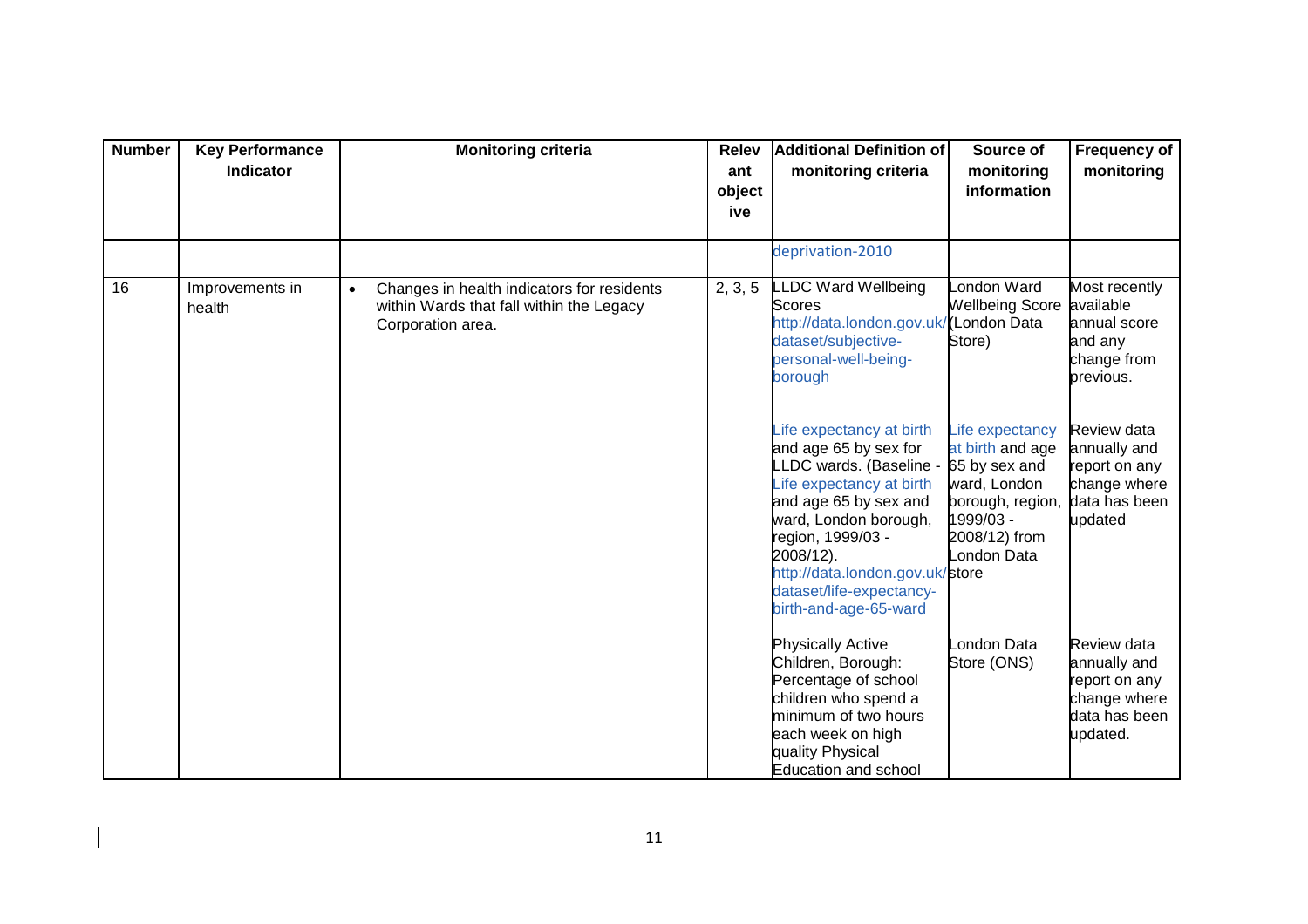| <b>Number</b> | <b>Key Performance</b><br>Indicator | <b>Monitoring criteria</b>                                                                                                                                                                                                                                                                                                                                                                                                                                                                                                                                                                                                                                                                                                                     | <b>Relev</b><br>ant<br>object | Additional Definition of<br>monitoring criteria                                                                                                                                                                                                                                                                                                                                                        | Source of<br>monitoring<br>information                                          | Frequency of<br>monitoring                              |
|---------------|-------------------------------------|------------------------------------------------------------------------------------------------------------------------------------------------------------------------------------------------------------------------------------------------------------------------------------------------------------------------------------------------------------------------------------------------------------------------------------------------------------------------------------------------------------------------------------------------------------------------------------------------------------------------------------------------------------------------------------------------------------------------------------------------|-------------------------------|--------------------------------------------------------------------------------------------------------------------------------------------------------------------------------------------------------------------------------------------------------------------------------------------------------------------------------------------------------------------------------------------------------|---------------------------------------------------------------------------------|---------------------------------------------------------|
|               |                                     |                                                                                                                                                                                                                                                                                                                                                                                                                                                                                                                                                                                                                                                                                                                                                | ive                           | sport within and beyond                                                                                                                                                                                                                                                                                                                                                                                |                                                                                 |                                                         |
|               |                                     |                                                                                                                                                                                                                                                                                                                                                                                                                                                                                                                                                                                                                                                                                                                                                |                               | the curriculum. Baseline<br>data will be that available<br>in December 2015.<br>http://data.london.gov.uk/<br>dataset/physically-active-<br>children-borough                                                                                                                                                                                                                                           |                                                                                 |                                                         |
|               |                                     |                                                                                                                                                                                                                                                                                                                                                                                                                                                                                                                                                                                                                                                                                                                                                |                               | <b>ONS Census Health</b><br>Data by Ward. Baseline<br>being 2011 Census data, updates<br><b>Identified in Spatial</b><br>Portrait Background<br>Paper (TBP/07) Table 9.                                                                                                                                                                                                                                | <b>ONS Census</b><br><b>Health data</b>                                         | <b>Review</b><br>annually,<br>update when<br>available. |
| 17            | Reductions in<br>carbon emissions   | Number of applications approved for major<br>$\bullet$<br>development schemes (proposing residential<br>use) that achieve a 40% or greater<br>improvement on 2010 Building Regulations<br>Target Emission Rate, or from 2016 onwards<br>achieve a Zero Carbon target (including any<br>permitted allowable solutions).<br>Number of applications approved for major<br>development schemes (proposing non-<br>residential use) that achieve a 35% or greater<br>improvement on 2010 Building Regulations<br>TER, meet building regulations requirements<br>from 2016 to 2019, or from 2019 onwards<br>achieve a Zero Carbon target (including any<br>permitted allowable solutions).<br>Number of applications approved for major<br>$\bullet$ | 3, 4, 5                       | Data to be drawn from<br>planning applications<br>monitoring. Will be<br>recorded on the basis of<br>the planning permissions Applications<br>that secure the required<br>target either as a<br>condition of the<br>permission as through a<br>planning obligation<br>included within a S106<br>Agreement. The date will<br>identify the number of<br>residential units with<br>each of those approved | Data source will<br>be the Legacy<br>Corporation<br>Planning<br>software system | Annual                                                  |

 $\blacksquare$  $\overline{\phantom{a}}$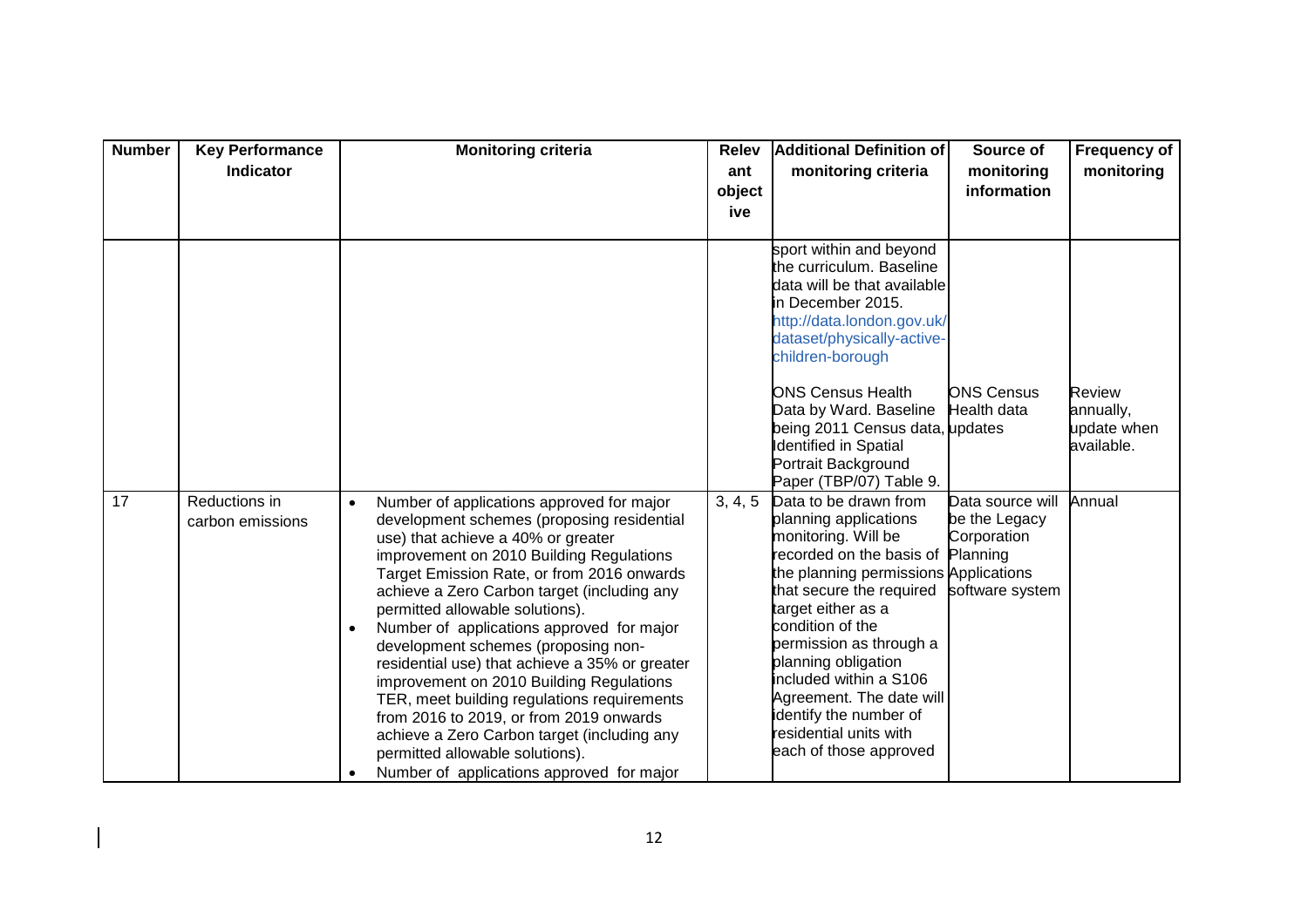| <b>Number</b> | <b>Key Performance</b><br><b>Indicator</b> | <b>Monitoring criteria</b>                                                                                                                                                                                                                  | <b>Relev</b><br>ant<br>object<br>ive | <b>Additional Definition of</b><br>monitoring criteria                                                                                                                                                                                                                                                                                                                                                            | Source of<br>monitoring<br>information                                          | Frequency of<br>monitoring |
|---------------|--------------------------------------------|---------------------------------------------------------------------------------------------------------------------------------------------------------------------------------------------------------------------------------------------|--------------------------------------|-------------------------------------------------------------------------------------------------------------------------------------------------------------------------------------------------------------------------------------------------------------------------------------------------------------------------------------------------------------------------------------------------------------------|---------------------------------------------------------------------------------|----------------------------|
|               |                                            | development schemes (proposing non-<br>residential use) achieving a minimum of<br>BREEAM 2011 'Very Good', while achieving a<br>maximum score for water use (or an<br>equivalent in any future nationally recognised<br>assessment scheme). |                                      | schemes.                                                                                                                                                                                                                                                                                                                                                                                                          |                                                                                 |                            |
| 18            | Water efficiency                           | Number of applications approved for major<br>$\bullet$<br>development schemes designed to achieve<br>105 litres of water use per person per day or<br>less.                                                                                 | 3, 4, 5                              | Data to be drawn from<br>planning applications<br>monitoring. Will be<br>ecorded on the basis of<br>the planning permissions Applications<br>that secure the required<br>target either as a<br>condition of the<br>permission as through a<br>planning obligation<br>included within a S106<br>Agreement. The date will<br>identify the number of<br>residential units with<br>each of those approved<br>schemes. | Data source will<br>be the Legacy<br>Corporation<br>Planning<br>software system | Annual                     |
| 19            | Coverage of trees<br>and green roofs       | Number of applications approved for major<br>$\bullet$<br>development schemes that include the<br>provision of additional trees.                                                                                                            | 2, 3, 5                              | Data to be drawn from<br>planning applications                                                                                                                                                                                                                                                                                                                                                                    | Data source will<br>be the Legacy                                               | Annual                     |

 $\blacksquare$  $\overline{\phantom{a}}$